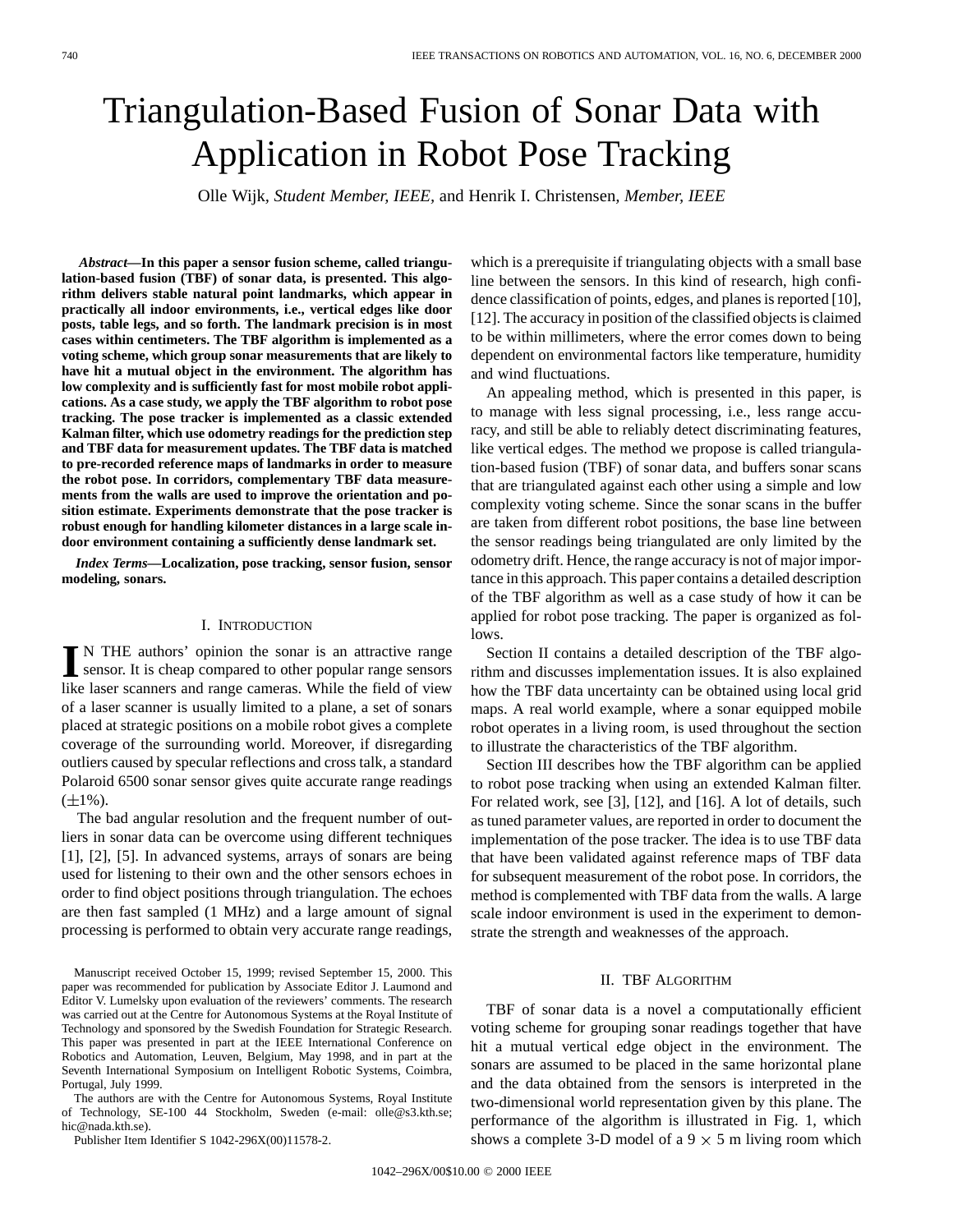

Fig. 1. The TBF algorithm is a voting scheme that solves a data association problem, i.e., it clusters sonar measurements that originate from a mutual edge in the environment. This figure illustrates how the TBF algorithm performs when a sonar equipped Nomad 200 robot traverses a living room. All data presented in the figure are real.



Fig. 2. Basic triangulation principle of an edge. Given two sonar readings from an edge, the position  $T$  of the edge can be obtained by taking the intersection between the beam arcs.

was hand measured within centimeter precision. The thick line on the floor is the robot trajectory and the clusters of lines represent sonar readings that have been grouped by the TBF algorithm. The mutual end point for each line cluster represents an object position estimate delivered by the TBF algorithm. As seen from the figure, the TBF method is good at detecting vertical edges in the environment, for instance door posts, shelf corners, table legs and so forth. Before discussing the TBF method in detail, we will spend the following section on discussing the basic component used in the TBF algorithm, i.e., triangulating two sonar measurements.

#### *A. Basic Triangulation Principle*

Consider two sonar readings taken from different positions during robot motion (Fig. 2). The readings are assumed to originate from a vertical edge at position  $T = (x_T, y_T)$  in the environment. If only one of the range readings is considered, the sonar physics limit the object position to be somewhere along the associated beam arc.1 When using the information from both sonar readings we can get the object position  $T$  by computing

|                        | 1 ime    |               |             |                   |                           |          |
|------------------------|----------|---------------|-------------|-------------------|---------------------------|----------|
|                        | Scan     | Scan 2        | Scan 3      | Scan $n-1$ Scan n |                           |          |
| Sonar 1                | $R_{11}$ | $R_{12}$      | $R_{13}$    |                   | $R_{1,n-1}$               | $R_{1n}$ |
| Sonar 2                | $R_{21}$ | $R_{22}$      | $R_{23}$    |                   | $R_{2,n-1}$               | $R_{2n}$ |
| Sonar 3                | $R_{31}$ | $R_{32}$      | $R_{33}$    |                   | $R_{3,n-1}$               | $R_{3n}$ |
|                        |          |               |             |                   |                           |          |
| Sonar $m-1 R_{m-1,1} $ |          | $ R_{m-1,2} $ | $R_{m-1,3}$ |                   | $ R_{m-1,n-1}  R_{m-1,n}$ |          |
| Sonar $m$              | $R_{m1}$ | $R_{m2}$      | $R_{m3}$    |                   | $ R_{m,n-1} $             | $R_{mn}$ |

Fig. 3. Sliding window for storage of sonar readings. Each column contain a complete sonar scan taken during robot motion.

the intersection point  $T = (x_T, y_T)$  between the two beam arcs. The following equations have to be solved:

$$
(x_T - x_{s_i})^2 + (y_T - y_{s_i})^2 = r_i^2, \qquad i = 1, 2 \qquad (1)
$$

$$
\arctan\left(\frac{y_T - y_{s_i}}{x_T - x_{s_i}}\right) \in \left[\gamma_i - \frac{\delta}{2}, \gamma_i + \frac{\delta}{2}\right], \qquad i = 1, 2.
$$
\n(2)

Here  $(x_s, y_s)$  denotes the sensor position, r is the range reading,  $\gamma$  is the sensor heading angle, and  $\delta$  is the opening angle of the center sonar lobe. For the sonar type used in this presentation (Polaroid 6500),  $\delta$  is about 25°. The solutions  $(\hat{x}_T, \hat{y}_T)$  of (1) with  $i = 1, 2$  can be written

$$
\hat{x}_T = x_{s_1} + \frac{1}{d_s^2} \left( d_{x_s} d_r^2 \pm |d_{y_s}| \sqrt{r_2^2 d_s^2 - d_r^4} \right) \tag{3}
$$

$$
\hat{y}_T = y_{s_1} + \frac{1}{d_s^2} \left( d_{y_s} d_r^2 \pm |d_{x_s}| \sqrt{r_2^2 d_s^2 - d_r^4} \right) \tag{4}
$$

where

$$
d_{x_s} = x_{s_1} - x_{s_2}
$$
  
\n
$$
d_{y_s} = y_{s_1} - y_{s_2}
$$
  
\n
$$
d_s^2 = d_{x_s}^2 + d_{y_s}^2
$$
  
\n
$$
d_r^2 = \frac{r_1^2 - r_2^2 - d_s^2}{2}
$$

False solutions  $(\hat{x}_T, \hat{y}_T)$  in (3) and (4) are removed when verified against (1) and (2).

#### *B. Implementation*

Consider a mobile robot equipped with  $m$  sonars distributed at arbitrary positions in a horizontal plane. The TBF algorithm is then implemented as a sliding window (Fig. 3) with  $m$  rows and *n* columns. Each entry  $R_{ij}$  in the window contains sonar data necessary for performing a triangulation, i.e.,

$$
R_{ij}=(x_{s_{ij}}, y_{s_{ij}}, \gamma_{ij}, r_{ij}).
$$

Each column in the window represents a complete sonar scan taken during robot motion. The right column represent the most recent sonar scan, and the sliding window is updated with a new scan when *all* sensor position stamps with respect to the old scan have moved more than a certain minimum distance  $d_t = 0.05$  m. Depending on the sonar scan sampling frequency (2–3 Hz) and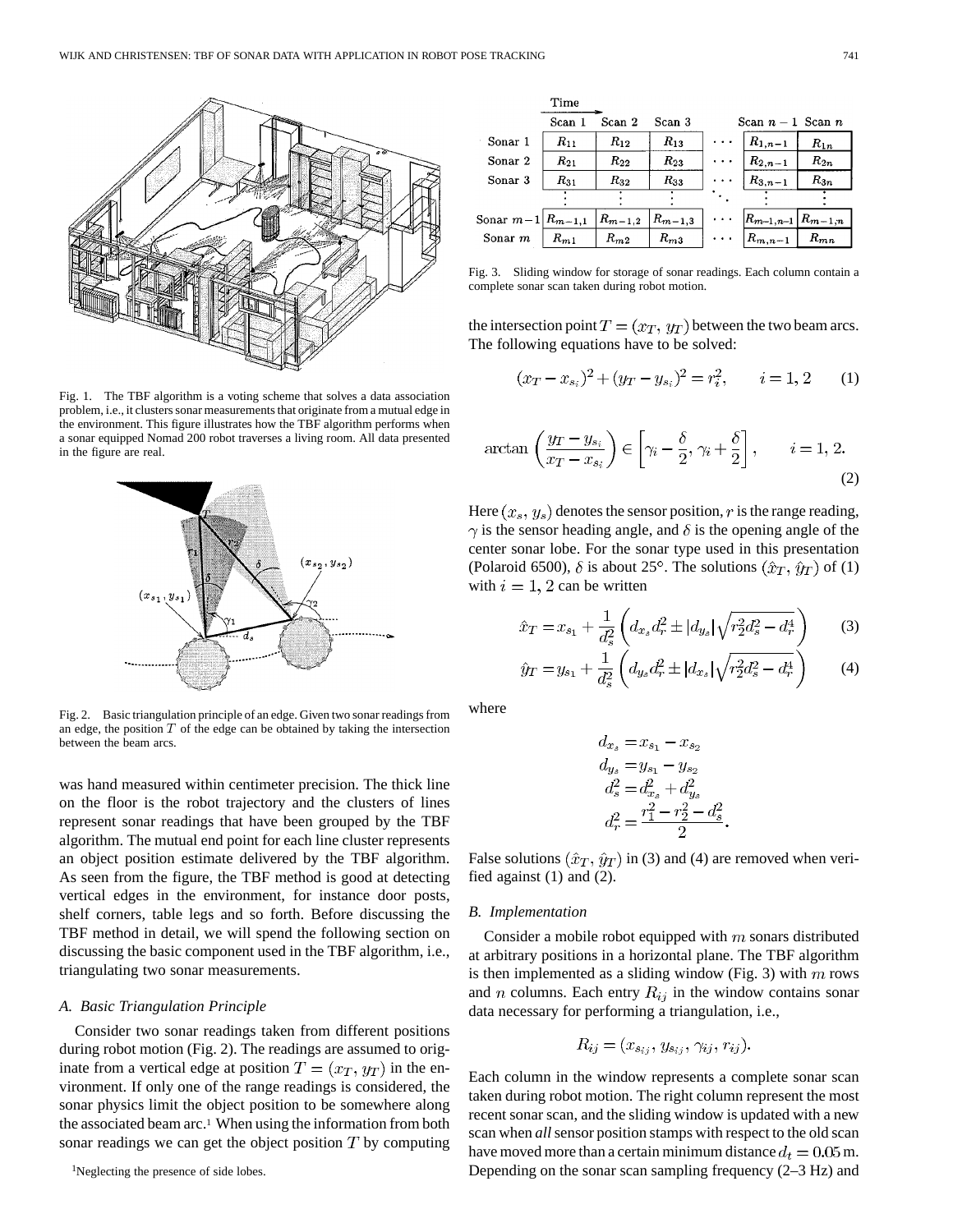/\*\*\*\*\*\*\*\*\*\*\*\*\*\*\*\*\*\*\*\*\*\* THE TBF ALGORITHM \*\*\*\*\*\*\*\*\*\*\*\*\*\*\*\*\*\*\*\* \*\*\*\*\*/ for  $i = 1 \rightarrow m$ {  $\left( 1\right)$  $\overset{(2)}{(3)}$ if  $r_{in} < r_{max}$  {<br>  $G := \{R_{in}\}$  $n_t := 0, \quad \hat{x}_T := x_{s_{in}} + r_{in} \cos(\gamma_{in}), \quad \hat{y}_T := y_{s_{in}} + r_{in} \sin(\gamma_{in})$ <br>  $x_{min} := y_{min} := maxInt, \quad x_{max} := y_{max} := -maxInt$  $(4)$  $(5)$  $(6)$ for  $j = (n-1) \rightarrow 1$ for  $k = 1 \rightarrow m$  $(6)$  $\begin{array}{l} \it{if}\;\; r_{kj} < r_{max} \\ \it{if}\;\; (\hat{x}_T, \hat{y}_T) \in \mbox{beam of } R_{kj} \\ \it{r_e} := \sqrt{(\hat{x}_T - x_{s_{kj}})^2 + (\hat{y}_T - y_{s_{kj}})^2} \end{array}$  $(7)$  $(7)$  $(7)$ if  $|r_e - r_{kj}| < d_1/(n_t + 1)$  $(7)$ *if* TriangulationPossible  $(\text{In:} R_{in}, R_{kj}; \text{ Out:} x_T^{\text{tri}}, y_T^{\text{tri}})$  $(8)$  $G := \{G, R_{kj}\}\ \hat{x}_T := \frac{1}{n_t+1}(n_t\hat{x}_T + x_T^{\text{tri}})\ \hat{y}_T := \frac{1}{n_t+1}(n_t\hat{y}_T + y_T^{\text{tri}})\ n_t := n_t + 1$  $(9)$  $(9)$  $(9)$  $(9)$ if  $x_T^{\text{tri}} < x_{min}$  then  $x_{min} := x_T^{\text{tri}}$  $(10)$ if  $x_T^{\text{tri}} > x_{max}$  then  $x_{max} := x_T^{\text{tri}}$ <br>if  $y_T^{\text{tri}} < y_{min}$  then  $y_{min} := y_T^{\text{tri}}$ <br>if  $y_T^{\text{tri}} > y_{max}$  then  $y_{max} := y_T^{\text{tri}}$  $(10)$  $(10)$  $(10)$ }  $(11)$ if  $n_t \geq 1$ if  $(x_{max} - x_{min}) + (y_{max} - y_{min}) > d_2$  then  $n_t := -n_t$  $(12)$ RefineTriangulationPoint(In:  $G$ , Out:  $\hat{x}_T$ ,  $\hat{y}_T$ ,  $P_T$ )  $(13)$ Store  $n_t$ ,  $\hat{T}$ ,  $P_T$  and possibly G  $(14)$  $\mathcal{Y}$  $(15)$ 

Fig. 4. Pseudocode for the TBF algorithm. Each step in the right column is explained in detail in the text.

the current robot speed  $(0-0.5 \text{ m/s})$ , this distance will vary, typically between 0.05–0.25 m. When a new scan is inserted into the window, the oldest scan is shifted out (left column). Hence, the column size of the sliding window is kept constant to  $n$ sonar scans. In the present implementation  $n = 10$  is used. Between each update of the sliding window, the TBF algorithm searches for triangulation hypotheses between the right column (new data) and the rest of the window. From a programming point of view, the TBF algorithm is implemented according to the pseudocode given in Fig. 4. The different steps in the pseudocode have been numbered in the right column, and are explained in detail below.

- 1) Loop over the last column in the sliding window, i.e., the most recently acquired sonar scan. Let us from here on consider the first lap in this loop ( $i = 1$ ). This means that we consider the most recent reading taken with sonar 1, i.e.,  $R_{1n} = (x_{s_{1n}}, y_{s_{1n}}, \gamma_{1n}, r_{1n}).$
- 2) Check if the range reading  $r_{1n}$  possibly could be from an edge. From experiments we have concluded that a Poloroid 6500 sensor is able to detect edges up to at least 5 m. Hence we check that  $r_{1n} < r_{\text{max}} = 5$  m.
- 3) Form a set  $G$  that will contain all the readings which should be associated with the reading  $R_{1n}$ . Initially  $G =$  $R_{1n}$ .
- 4) Initialize a zero hypothesis  $(n_t = 0)$  about the object that was hit by the reading  $R_{1n}$ . The zero hypothesis correspond to an object position estimate  $\hat{T} = (\hat{x}_T, \hat{y}_T)$ at the middle of the corresponding beam arc.
- 5) Initialize variables that keep track of the maximum deviation between the triangulation measurements.
- 6) Loop over all but the last column in the sliding window to find triangulation partners for the reading  $R_{1n}$ . A triangulation partner  $R_{kj}$  is only approved if it fulfills three constraints (step 7).
- 7) First repeat the check done in step 2 for the range reading  $r_{ki}$ , second check that the current object position estimate T belongs to the sonar beam of  $R_{ki}$ , and third that the expected range reading  $r_e$  does not differ too much from the actual range reading  $r_{kj}$ . The allowed difference  $d_1/(n_t+1)$  decreases with the number of successful triangulations  $n_t$  that have been done (step 8). In our implementation  $d_1 = 0.3$  m.
- 8) If this step is reached, there is a high probability that the readings  $R_{1n}$  and  $R_{kj}$  originate from the same object. Hence, it is worth using  $(1)$ – $(4)$  to check if an intersection point  $(x_T^{tri}, y_T^{tri})$  exists.
- 9) For a successful triangulation (step 8), add the reading  $R_{ki}$  to the set G, recursively update the object position estimate  $T$  and finally increase the hypothesis counter  $n_t$  (the number of successful triangulations done so far). Note that if  $n_t = 0$  the zero hypothesis is just replaced by  $(x_T^{tri}, y_T^{tri})$ .
- 10) Update the maximum deviation between the successful triangulations done so far.
- 11) Only consider hypotheses supported with at least one successful triangulation.
- 12) If the maximum deviation between the successful triangulations is large ( $d_2 = 0.1$  m in our implementation) we classify the position estimate  $\hat{T}$  as belonging to an object in the environment which is *not* well represented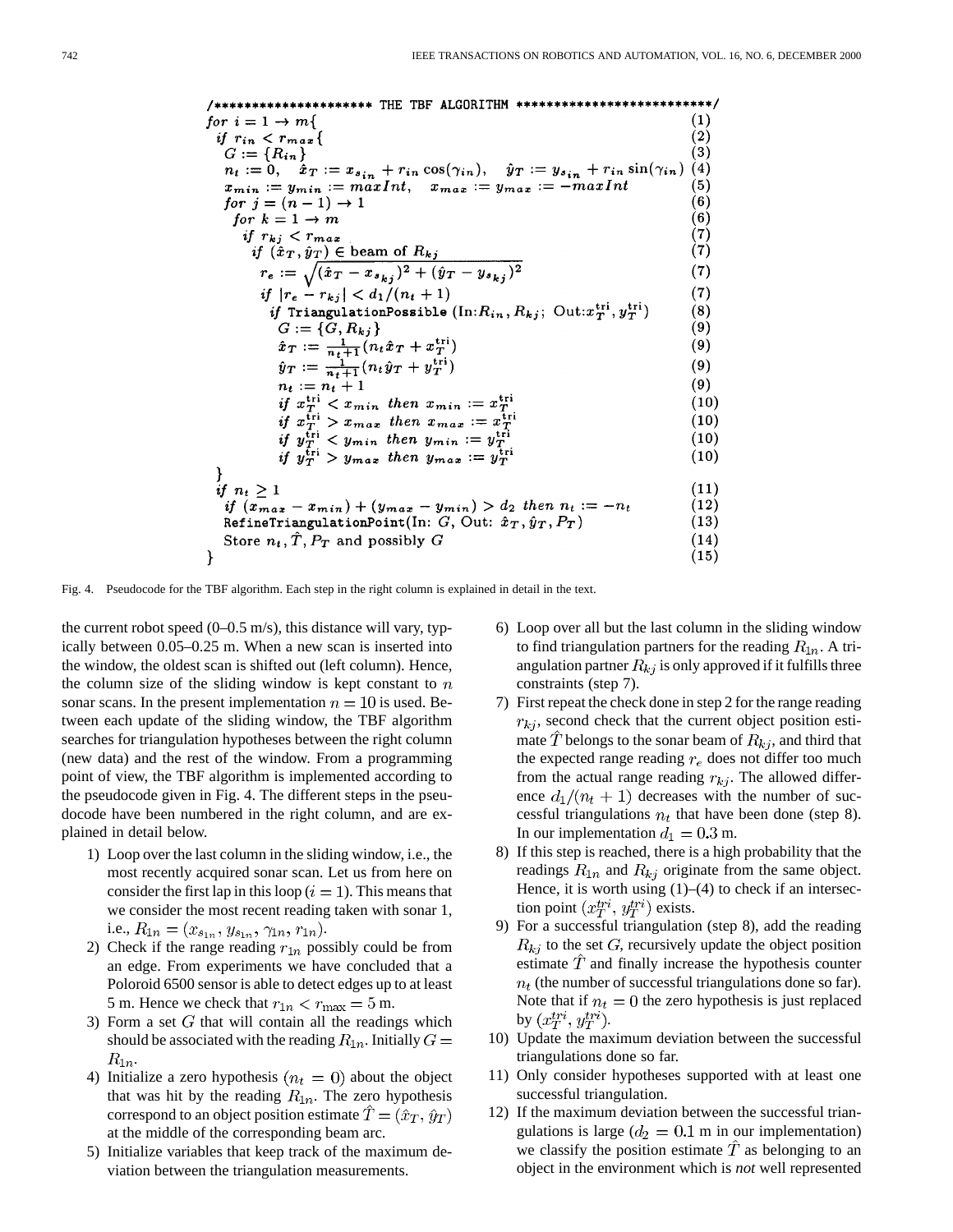as an edge, for instance a wall. This classification is done by switching the sign of the  $n_t$  variable. The sign switch secures that triangulation points with high positive  $n_t$ values will have a high probability of originating from an edge such as door posts, shelf edges, table legs etc.

- 13) Use the set  $G$  of grouped readings to compute a refined position estimate  $(\hat{x}_T, \hat{y}_T)$  and the associated covariance matrix  $P_T$ . This step is discussed in detail in the next section.
- 14) Save the triangulation point  $(n_t, \hat{T}, P_T)$ , and optionally the set  $G$ .
- 15) Go back to step 1 and increase  $i$ .

Continuing commenting on the TBF code in Fig. 4, it is noted that it generates at most  $m$  triangulation points between each update of the sliding window. Each triangulation point correspond to a position of an object that was hit by one of the readings in the last column of the sliding window. At line 6 in the TBF code  $($ for  $j = (n - 1) \rightarrow 1)$ , the window is swept backward column wise to find triangulation partners for a particular element in the last column. The reason for not sweeping the columns in forward direction is that it is more probable that nearby sonars scans have hit a mutual object than scans that are further apart. Hence a zero hypothesis (step 4) is more probable to evolve into a correct 1-hypothesis ( $n_t = 1$ ) if first considering the most adjacent sonar scan. In step 13 of the TBF code, the triangulation point  $(\hat{x}_T, \hat{y}_T)$  is refined by a local grid map computation. In this computation the uncertainty of the estimate is also obtained. The next section describes how this is done in detail.

## *C. Refining a Triangulation Point Using a Local Grid Map*

Steps 2–10 in the TBF algorithm provide a triangulation point estimate that has been formed by recursively taking the mean value of beam arc intersections (step 9). It is clear that this is not the best way to compute this estimate.2 Moreover, the uncertainty in the position is unknown. What is good, though, is that the triangulation point produced by steps 2–10 is a good initial guess of the true position. Hence, by centering a local grid map around this initial guess we can recompute the triangulation point and its uncertainty by using a sonar sensor model. In the present implementation a simple sensor model is used for this purpose, where the range reading  $r$  is assumed to be normally distributed around the true range  $\bar{r}$  as

$$
r \sim N(\overline{r}, 0.01\overline{r} + 0.01 \text{ m}).
$$

The first standard deviation term,  $0.01\overline{r}$ , is in agreement with what the data sheets specify for the a Polaroid 6500 sensor and the extra centimeter is used to cover up for the uncertainty between the sensor positions where the readings were taken, caused by odometry drift. Concerning the angular modeling of the sonar, an uniform distribution is used, i.e., an object is assumed to be detectable anywhere in the main lobe with equal probability, but not detectable at all outside the main lobe. This model is supported by experiments done with a sonar pulse interacting with an edge and is documented in [21].

As stated above the local grid map is centered around the initial position estimate provided by steps 2–10 in the TBF algo-



Fig. 5. Refined triangulation point estimate using a local grid map. The beams represent grouped sonar readings by the TBF algorithm. This triangulation point actually corresponds to one of the shelf corners from the experiment presented in Fig. 1.

rithm. The grid size depends on the quality  $(n_t)$  of the initial guess. For triangulation points with  $n_t \geq 4$ , a  $31 \times 31$  grid map with 0.01-m resolution is used.<sup>3</sup> For points with  $n_t < 4$ , a  $24 \times 24$  grid map (cell size 0.02 m) is used. Hence more computational effort is put on estimating triangulation points supported by many readings. By using the sensor model, the grouped sonar readings can be fused in the grid map. Treating the readings as independent, this fusion process is straightforward (pure multiplication in each cell). An example of a grid map with fused sonar readings is shown in Fig. 5. By using the cell with maximum probability as a triangulation point estimate  $(\hat{x}_T, \hat{y}_T)$ , the covariance  $P_T$  of this estimate is readily obtained as

$$
P_T = \sum_{i,j} \begin{pmatrix} (x_{ij} - \hat{x}_T)^2 & (x_{ij} - \hat{x}_T)(y_{ij} - \hat{y}_T) \\ (x_{ij} - \hat{x}_T)(y_{ij} - \hat{y}_T) & (y_{ij} - \hat{y}_T)^2 \end{pmatrix} p_{ij}
$$

where  $(x_{ij}, y_{ij})$  is the position corresponding to cell  $(i, j)$  and  $p_{ij}$  is the associated probability.

#### *D. Computational Complexity*

The computational complexity of the TBF algorithm essentially relies on steps 8 and 13 (see code). Step 13, the local grid map computation, is by far the most expensive step and is executed for each found triangulation point. The complexity of the grid map fusion process is  $o(n_c^2(n_t+1))$ , where  $n_c$  is the number of cells along a side of the grid map, but can be reduced by truncating the range sensor model after a couple of standard deviations. When running the TBF algorithm on a 450-MHz PC, step 13 takes on average 2.6 ms to process. The TBF algorithm can of course be speeded up by simply disregarding step 13, but then it will provide less accurate triangulation point estimates, formed by taking recursive means of intersection points. Furthermore, the uncertainty in these estimates will not be available. Under these circumstances, the complexity of the algorithm depends on step 8, i.e., triangulating two sonar readings. This operation can be done in less than a 100 operations and takes about 10  $\mu$ s to process on a 450-MHz PC. Note that step 8 is only performed when necessary (step 7).

<sup>&</sup>lt;sup>2</sup>But it is cheap and often gives surprisingly good estimates!

<sup>&</sup>lt;sup>3</sup>The grid size can probably be reduced, but this is the size we use at the moment. The grid size is limited from below by the grid resolution and the accuracy of the initial guess.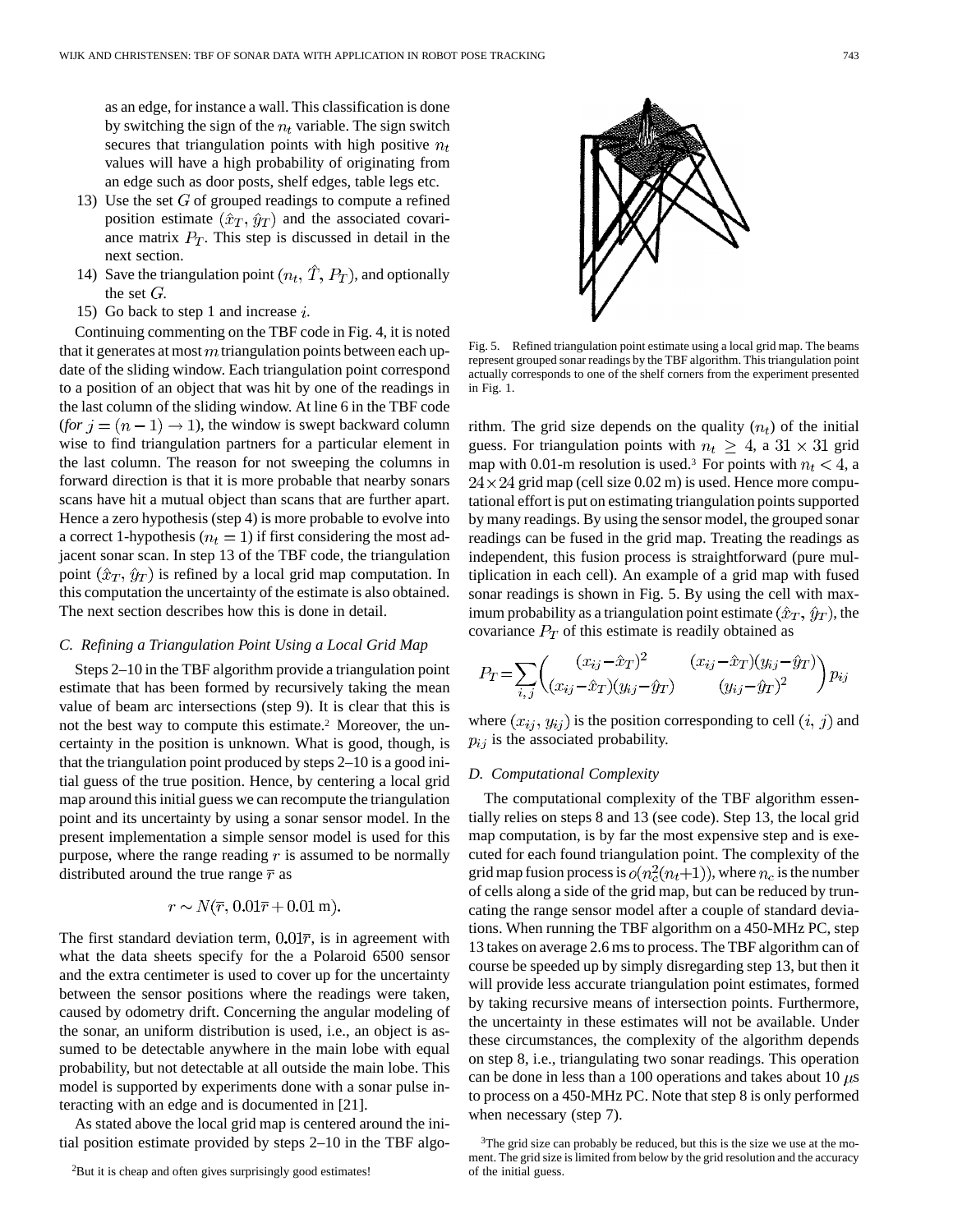

Fig. 6. The experiment in Fig. 1 from a top view. The triangulation point estimates are plotted with their uncertainty ellipses. Fig. 7 shows a closeup of the dashed rectangle at one of the bookshelf corners.

During a complete iteration of the TBF algorithm (step 1–16), the sliding window is swept  $m$  times (step 1 and 6). Hence step 7 is executed  $m^2(n-1)$  times (disregarding step 2). This is usually not a real time problem for a moderate size window ( $m = 16$ ,  $n = 10$ ). However, when increasing the size of the window, the complexity explodes. This will for instance happen when increasing the number of sonars  $(m)$ , or worse, using multiple echoes from each sonar. To circumvent this problem, it is possible to store the sonar scans in a coarse grid map (0.5-m resolution) rather than in a sliding window. Each sonar reading  $R_{ij}$ is then placed in the cell corresponding to the mid beam position (mentioned zero hypothesis in step 4) *and* in the adjacent eight cells. Each cell can then be treated as a sliding window of its own. For each new reading  $R_{in}$ , the mid beam position of  $R_{in}$  is then used to find the grid cell containing all the adjacent readings. This reduces complexity substantially.

## *E. Experiments*

In the introduction of this section, a real world experiment with the TBF algorithm was presented. Let us take a closer look at this experiment. In Fig. 6, a top view of Fig. 1 is shown. From this view it is clear that the TBF algorithm is good at detecting vertical edges in the environment. Only triangulation points fulfilling  $n_t \geq 6$  and  $\sqrt{\rho(P_T)} < 0.05$  m are shown in this plot, where  $\rho(P_T)$  means the spectral radius of the covariance matrix  $P_T$ . Besides this "high" thresholding it may seem like that some obvious edges are missed, for instance the sofa table, but then one has to consider the height of the objects. The sonars we use only have a beam width of  $25^{\circ}$  and hence the sight in vertical direction is rather limited. The sofa table is usually never detected by the sonars, because of its low height. Moreover, the sonars we use only give the first echo response back. With the ability to detect multiple echoes, more edges could have been seen. Another fact that is seen from Fig. 6, is that the TBF algorithm is best at detecting edges when the robot moves side passed them. This is because of the base line between the readings then come in a favorable orientation with respect to the object being triangulated.

In Fig. 7, a close up of the dashed rectangle of Fig. 6 is shown. From this figure it is clear that the edges are not just detected



Fig. 7. Close-up of dashed rectangle in Fig. 6. The ellipses in the picture represent the uncertainty, two standard deviations in size, of a triangulation point produced by the TBF algorithm. From this picture it is clear that the accuracy of the triangulation points can reach centimeter level. One of these ellipses originate from the refined triangulation point computation shown in Fig. 5.

once, but several times when the robot moves along. The precision of the estimates can be seen to be within centimeters. In a general situation the precision depends on the distance to the object as well as the base line between the sonar readings. Preferably, one would like to have as large base line as possible. Since the TBF algorithm passively stores and analyzes sonar scans there is no base line restriction, except for the odometry drift between the scans. This makes it possible to produce triangulation points with acceptable precision (0.1 m) using sonars with low range resolution. In a previous implementation of the algorithm, a 25-mm resolution in the sonar data was used successfully. In the experiments presented in this paper the sensor resolution is however at millimeter level, though not calibrated to that level.

Other interesting facts, which are not shown in the experiment presented here, is that the TBF algorithm is very efficient for removing outliers in sonar data such as specular reflections and cross talk [21], furthermore, moving objects are efficiently rejected by the method. This has to do with that the algorithm is being built on a static world assumption. Triangulations on a moving target which in the algorithm is assumed to be static will clearly not get much support when it comes to voting  $(n_t)$ .

#### III. ROBOT POSE TRACKING

In this section we present a case study of how the TBF algorithm can be used for robot pose tracking. However, to be able to track the position, a reference map is needed. In the first section we therefore discuss how such map could be built manually. In fact the TBF data presented in the previous section was actually generated with this map building strategy.4

#### *A. Map Acquisition Using Natural Point Landmarks*

Consider a robot that is manually operated around in an indoor setting which it later should operate autonomously in. The TBF algorithm is supposed to be active during the movement of

<sup>4</sup>Please do not confuse this step with what popularly is called SLAM (simultaneous localization and map building). This is a map built with human robot interaction.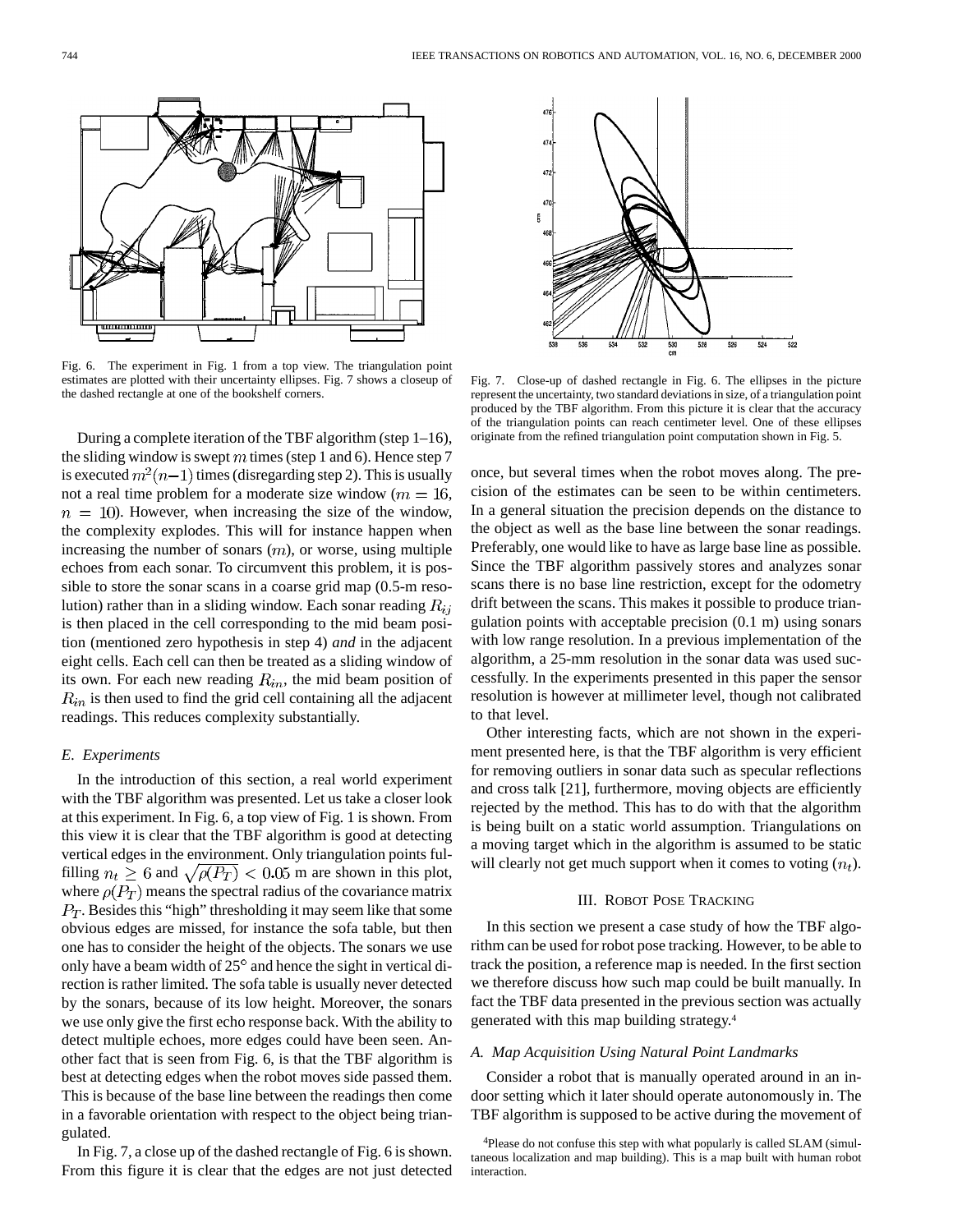

Fig. 8. Using positions  $p_1, p_2, p_3, \ldots$  that are known in both (R)obot coordinates (odometry) and (W)orld coordinates (hand measured), a recorded landmark  $L^{(R)}$  can be translated to world coordinates  $L^{(W)}$ .

the robot. Each time a triangulation point it detected that satisfies the thresholds  $n_t \geq 6$  and  $\sqrt{\rho(P_T)} < 0.05$  m, the corresponding position  $\ddot{T}$  is registered as a *natural point landmark*  $\ddot{L}$ . To limit the number of natural point landmarks, we keep track of triangulation points that cluster (closer than 0.1 m). The clustered triangulation points are regarded as *one* natural point landmark by only keeping the most recent detected one. Because of the odometry drift, it is important not to record landmarks over too large distances, otherwise landmarks collected at the beginning of the robot motion would be represented in a significantly different coordinate system compared to landmarks collected at the end of the motion. A suitable way to represent all landmarks in *one* coordinate system with acceptable precision, is to introduce a (W)orld coordinate system, and then measure up some positions  $p_1^{(W)}, p_2^{(W)}, \ldots, p_p^{(W)}$  that cover the area the robot is going to operate in (Fig. 8). By placing the robot at one of these positions, let say  $p_1^{\{W\}}$ , the corresponding (R)obot coordinate  $p_1^{(R)}$  can be obtained from odometry information. The robot can then be moved to another position, let say  $p_2^{(W)}$ , and while this is done the TBF algorithm records natural point landmarks. When the robot reaches  $p_2^{\langle W \rangle}$ , the corresponding robot coordinate  $p_2^{(R)}$  is given from odometry information. The collected natural point landmarks can then be converted into world coordinates since the transformation between robot and world coordinates is known once  $p_1^{(W)}$ ,  $p_1^{(W)}$ ,  $p_2^{(W)}$ , and  $p_2^{(W)}$  are known. The distance between the positions  $p_1^{\{W\}}$  and  $p_2^{\{W\}}$  should not be too long because this could cause a significant odometry drift effect between the landmark positions. In our implementation we use a separation distance of about 4–7 m, but this distance is dependent on the kind of ground surface the robot moves on as well as the odometry precision of the robot. Summing up, the procedure of moving the robot between pairs of positions can be repeated so that a complete reference map of landmarks is obtained.

#### *B. Pose Tracking*

Consider a robot navigating in an indoor environment with the TBF algorithm running in the background, and that a reference map of landmarks  $\mathcal{L}^{(W)} = \{L_1^{(W)}, L_2^{(W)}, \dots, L_n^{(W)}\}$  is available in world coordinates. The robot position in world coordinates is denoted  $(x_r^{(W)}, y_r^{(W)})$  and the orientation is captured by an angle  $\alpha$  between the world- and robot-x-coordinate-axis (see Fig. 8). Hence the *robot pose* is captured by the state vector

$$
x \stackrel{\Delta}{=} \left(x_r^{\text{(W)}}, y_r^{\text{(W)}}, \alpha\right)^T
$$

The pose tracking problem studied here is to maintain an estimate of the state  $x$  while the robot is moving. For that purpose we propose an extended Kalman filter operating on the nonlinear state model

$$
x_{k+1} = f(x_k, u_k) + w_k \tag{5}
$$

$$
y_k^{(i)} = H^{(i)}x_k + v_k^{(i)}, \qquad i = 1, 2 \tag{6}
$$

$$
(w_k w_k^T) = Q_k \tag{7}
$$

$$
E\left(v_k^{(i)}v_k^{(i)}T\right) = R_k^{(i)}, \qquad i = 1, 2.
$$
 (8)

Here the input signal  $u_k$  influence how the robot is moving. The robot pose measurement  $y_k^{(1)}$  is obtained from triangulation points that have been validated against the reference map (Sections III-B-1 and III-B-2). Finally,  $y_k^{(2)}$  is a partial measurement of the robot pose based on triangulation points that have been matched against corridor walls (Section III-C). Assuming white and uncorrelated noise, the extended Kalman filter for the robot pose model becomes

prediction:

$$
\hat{v}_{k+1|k} = f(\hat{x}_{k|k}, u_k) \tag{9}
$$

$$
P_{k+1|k} = \frac{\partial f}{\partial x_k} P_{k|k} \left(\frac{\partial f}{\partial x_k}\right)^1 + Q_k \tag{10}
$$

measurement update:

 $\boldsymbol{E}$ 

$$
\epsilon_{k+1} = y_{k+1}^{(i)} - H^{(i)} \hat{x}_{k+1|k}
$$
  
\n
$$
S_{k+1} = H^{(i)} P_{k+1|k} H^{(i)T} + R_{k+1}^{(i)}
$$
\n(12)

$$
K_{k+1} = P_{k+1|k} H^{(i)T} S_{k+1}^{-1}
$$
 (13)

$$
\hat{x}_{k+1|k+1} = \hat{x}_{k+1|k} + K_{k+1}\epsilon_{k+1} \tag{14}
$$

$$
P_{k+1|k+1} = \left(I - K_{k+1}H^{(i)}\right)P_{k+1|k}.\tag{15}
$$

Let us now consider these equations in more detail. The nonlinear function  $f(x_k, u_k)$  that appears in the odometry model (9) can for a synchro-drive robot be taken as

$$
f = \begin{pmatrix} \left(x_r^{(W)}\right)_k + \frac{D_k}{\Delta \beta_k} (\sin(\beta_k + \alpha_k + \Delta \beta_k) - \sin(\beta_k + \alpha_k)) \\ \left(y_r^{(W)}\right)_k + \frac{D_k}{\Delta \beta_k} (\cos(\beta_k + \alpha_k + \Delta \beta_k) - \cos(\beta_k + \alpha_k)) \\ \alpha_k \end{pmatrix}
$$

where  $D_k$  is the relative distance movement between time step k and  $k + 1$  and  $\Delta \beta_k$  is the change in motion direction. The input signal  $u_k$  of the Kalman filter is a vector containing these odometry signals, i.e.,  $u_k = (D_k, \Delta \beta_k)^T$ . From prediction (9) it is seen that the orientation angle  $\alpha$  is predicted to remain constant. A more accurate robot model would include an extra state representing the drift in orientation. In this approach, the orientation drift is assumed to be estimated and compensated for enough by many triangulation point measurements.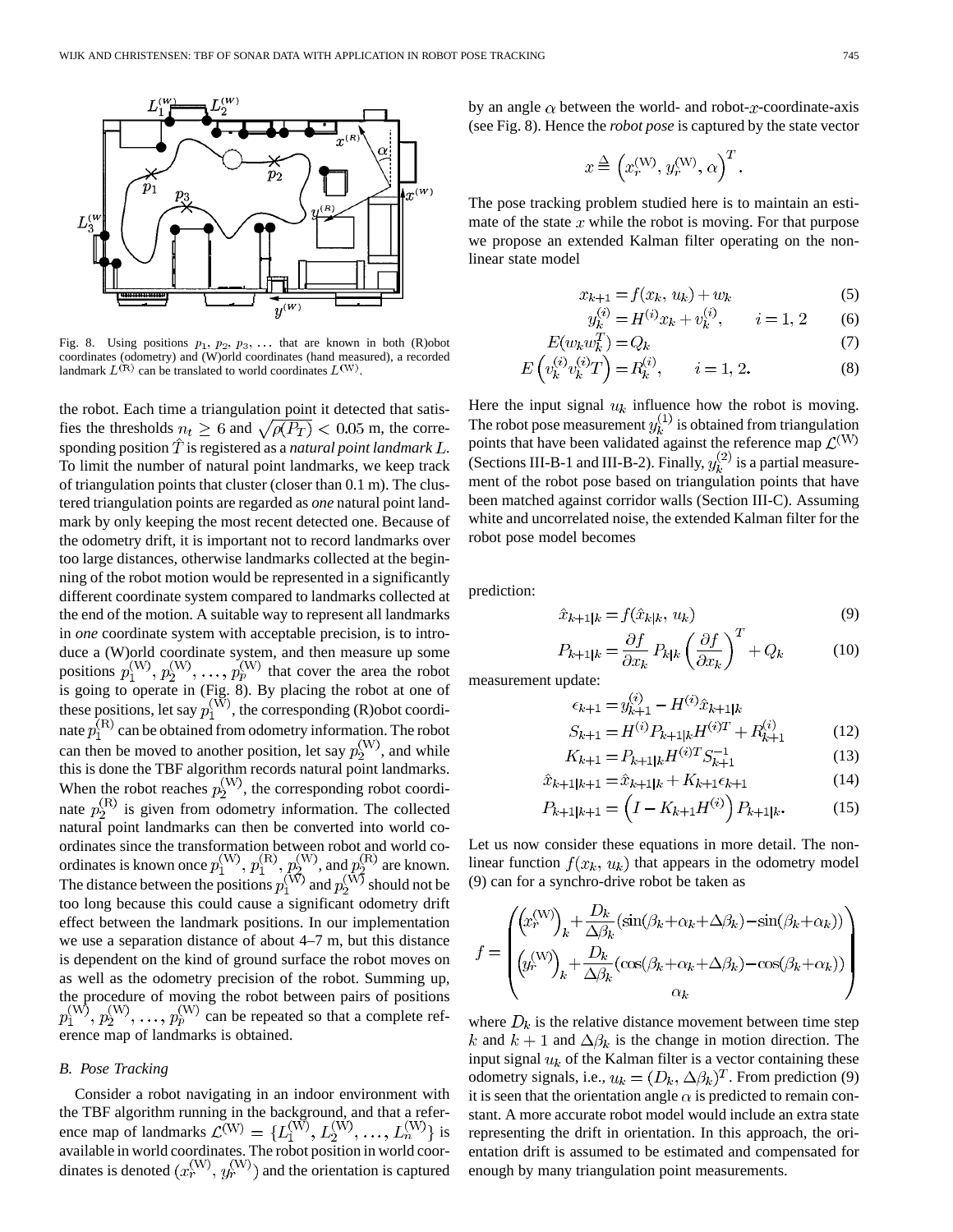In (10), the state covariance is predicted. Here it is important to model the process noise matrix  $Q_k$  appropriately. Preferably  $Q_k$  should be chosen so that if the robot moves from point  $A$  to point  $B$  with no other sensing than odometry, then the state covariance prediction when reaching point  $B$  should be the same independently of the odometry sampling frequency. The matrix  $Q_k$  should also be chosen so that the predicted state covariance become realistic not only over short distance movements, but also for long distances. In [11] it is described how to model the process noise matrix  $Q_k$  for a differential-drive robot. This model technique can be extended to also encompass a synchro-drive robot. In the experiments presented in Section III-D a synchro-drive Nomad 200 robot is used, and hence the process noise matrix  $Q_k$  is modeled based on this fact [7]. Three parameters need to be set in the synchro-drive model,  $k_D$ ,  $k_B^{\beta}$ , and  $k_B^D$ where

$$
\sigma_{D_k}^2 = k_D |D_k| \qquad \sigma_{\Delta \beta_k}^2 = k_\beta^\beta |\Delta \beta_k| + k_\beta^D |D_k|.
$$

In our implementation these parameters are set to

$$
k_D = 0.005
$$
 m<sup>2</sup>/m  
\n $k_\beta^\beta = 6.3 \cdot 10^{-6}$  rad<sup>2</sup>/rad  
\n $k_\beta^\beta = 0.0005$  rad<sup>2</sup>/m.

The parameter  $k_D$  reflects the variance in the distance traveled while  $k^{\beta}_{\beta}$  and  $k^D_{\beta}$  captures the variance in motion direction when the robot is steering and moving, respectively. The parameter choices are conservative to be sure to capture the odometry drift, for instance  $k_D = 0.005 \,\mathrm{m^2/m}$  means a drift of about 0.07 m/m.

From (10) and (15) it is evident that the prediction part of the Kalman filter will increase the state covariance matrix  $P_k$  while the measurement part will decrease it. When  $P_k$  decreases, the Kalman filter converges and measurements are gradually weighted less, which implies that the state estimate  $\hat{x}_k$  becomes static. To prevent this, the diagonal elements of  $P_k$  are bounded from below as

$$
p_{11}, p_{22} \ge (0.1 \text{ m})^2
$$
  $p_{33} \ge \left(2^{\circ} \frac{\pi}{180^{\circ}}\right)^2$ .

The Kalman filter is obviously represented in world coordinates, since the state  $x$  is in world coordinates. The data obtained from odometry and sonars is however given in robot coordinates, and hence it need to be converted to world coordinates. Therefore, a state-dependent transformation is introduced that take an arbitrary point  $p$  from robot to world coordinates

$$
p^{(W)} = R_r(\hat{\alpha}) \left[ p^{(R)} - \begin{pmatrix} x_r^{(R)} \\ y_r^{(R)} \end{pmatrix} \right] + \begin{pmatrix} \hat{x}_r^{(W)} \\ \hat{y}_r^{(W)} \end{pmatrix} \quad (16)
$$

$$
R_r(\hat{\alpha}) = \begin{pmatrix} \cos(\hat{\alpha}) & -\sin(\hat{\alpha}) \\ \sin(\hat{\alpha}) & \cos(\hat{\alpha}) \end{pmatrix}.
$$
 (17)

Here  $(\hat{x}_r^{\langle W \rangle}, \hat{y}_r^{\langle W \rangle}, \hat{\alpha})$  is the current pose estimate  $\hat{x}$  and is the most recent robot position obtained from sampled odometry data. In the following sections we will use (16) and describe, in detail, how the robot pose measurements and  $y_k^{(2)}$  are performed.

*1) Robot Pose Measurement:* The measurement  $y_k^{(1)}$  appearing in (6) is a direct measurement of the robot pose, i.e.,  $H^{(1)} = I$ . In fact,  $y_k^{(1)}$  is a nonlinear measurement of the state, but we have chosen to hide these nonlinearities within the measurement covariance matrix  $R_k^{(1)}$ . The state measurement  $y_k^{(1)}$  is obtained by solving a maximum-likelihood estimation problem which is formulated as

$$
y_k^{(1)} = \underset{x}{\text{argmin}} \sum_{i=1}^q f^{(i)}(x), \qquad q \ge 2
$$
 (18)

$$
f^{(i)}(x) = \left(\hat{T}_i^{(W)} - L_i^{(W)}\right)^T P_{T_i}^{-1(W)} \left(\hat{T}_i^{(W)} - L_i^{(W)}\right). \quad (19)
$$

Here  $(\hat{T}_i^{(W)}, P_T^{(W)})$  denotes a recent triangulation point produced by the TBF algorithm and  $L_i^{(W)} = (x_{i,j}^{(W)}, y_{i,j}^{(W)})$  is a natural point landmark in the reference map  $\mathcal{L}^{(W)}$ . The triangulation point  $T_i^{(W)}$  has been passed through two types of validation gates to assure that  $T_i^{(W)}$  is a measurement of the natural point landmark  $L_i^{(W)}$ . These validation gates will be discussed in more detail later. In the objective function of (18) it is seen that  $T_i^{(w)}$  and  $P_T^{(w)}$  are given in world coordinates, but these quantities will in practice be given in robot coordinates by the TBF algorithm. The transformation (16) could be used to relate ,  $P_T^{(W)}$  with  $T_i^{(R)}$ ,  $P_T^{(R)}$  as

$$
\hat{T}_i^{(\mathrm{W})}(x) = R_r(\alpha) \left[ \hat{T}_i^{(\mathrm{R})} - \begin{pmatrix} x_r^{(\mathrm{R})} \\ y_r^{(\mathrm{R})} \end{pmatrix} \right] + \begin{pmatrix} x_r^{(\mathrm{W})} \\ y_r^{(\mathrm{W})} \end{pmatrix}
$$
\n
$$
P_{\mathrm{T}_i}^{(\mathrm{W})}(x) = R_r(\alpha) P_{\mathrm{T}_i}^{(\mathrm{R})} R_r^T(\alpha).
$$
\n(21)

From these expressions it is seen that the function  $f^{(i)}(x)$  is state dependent. If we denote the elements of  $\hat{T}_i^{(R)}$  and  $P_{T_2}^{(R)}$  by

$$
\hat{r}_i^{(\mathrm{R})} = \begin{pmatrix} \hat{x}_{T_i} \\ \hat{y}_{T_i} \end{pmatrix} \qquad P_{T_i}^{(\mathrm{R})} = \begin{pmatrix} p_1^{(i)} & p_3^{(i)} \\ p_3^{(i)} & p_2^{(i)} \end{pmatrix}
$$

2

and substitute (20) and (21) into the objective function (18), we obtain

$$
f^{(i)}(x) = \frac{p_2^{(i)}h_1^{2(i)}(x) + p_1^{(i)}h_2^{2(i)} - 2p_3^{(i)}h_1^{(i)}(x)h_2^{(i)}(x)}{p_1^{(i)}p_2^{(i)} - p_3^{2(i)}}
$$
  
\n
$$
h_1^{(i)}(x) = \hat{x}_{T_i} - x_r^{(\mathcal{R})} + \cos(\alpha)\left(x_r^{(\mathcal{W})} - x_{L_i}^{(\mathcal{W})}\right)
$$
  
\n
$$
+ \sin(\alpha)\left(y_r^{(\mathcal{W})} - x_{L_i}^{(\mathcal{W})}\right)
$$
  
\n
$$
h_2^{(i)}(x) = \hat{y}_{T_i} - y_r^{(\mathcal{R})} - \sin(\alpha)\left(x_r^{(\mathcal{W})} - x_{L_i}^{(\mathcal{W})}\right)
$$
  
\n
$$
+ \cos(\alpha)\left(y_r^{(\mathcal{W})} - y_{L_i}^{(\mathcal{W})}\right).
$$

The minimization of (18) can now be done numerically with a Newton–Raphson search.5 As an initial estimate of the state x, the current Kalman filter state prediction  $\hat{x}_{k+1|k}$  is used. This estimate can be expected to be close to the optimal solution if the pose tracking is working accurately. When the Newton–Raphson search is run in practice, it usually converges

<sup>5</sup>The necessary gradient and Jacobian expression involved in the Newton–Raphson search are given in the Appendix.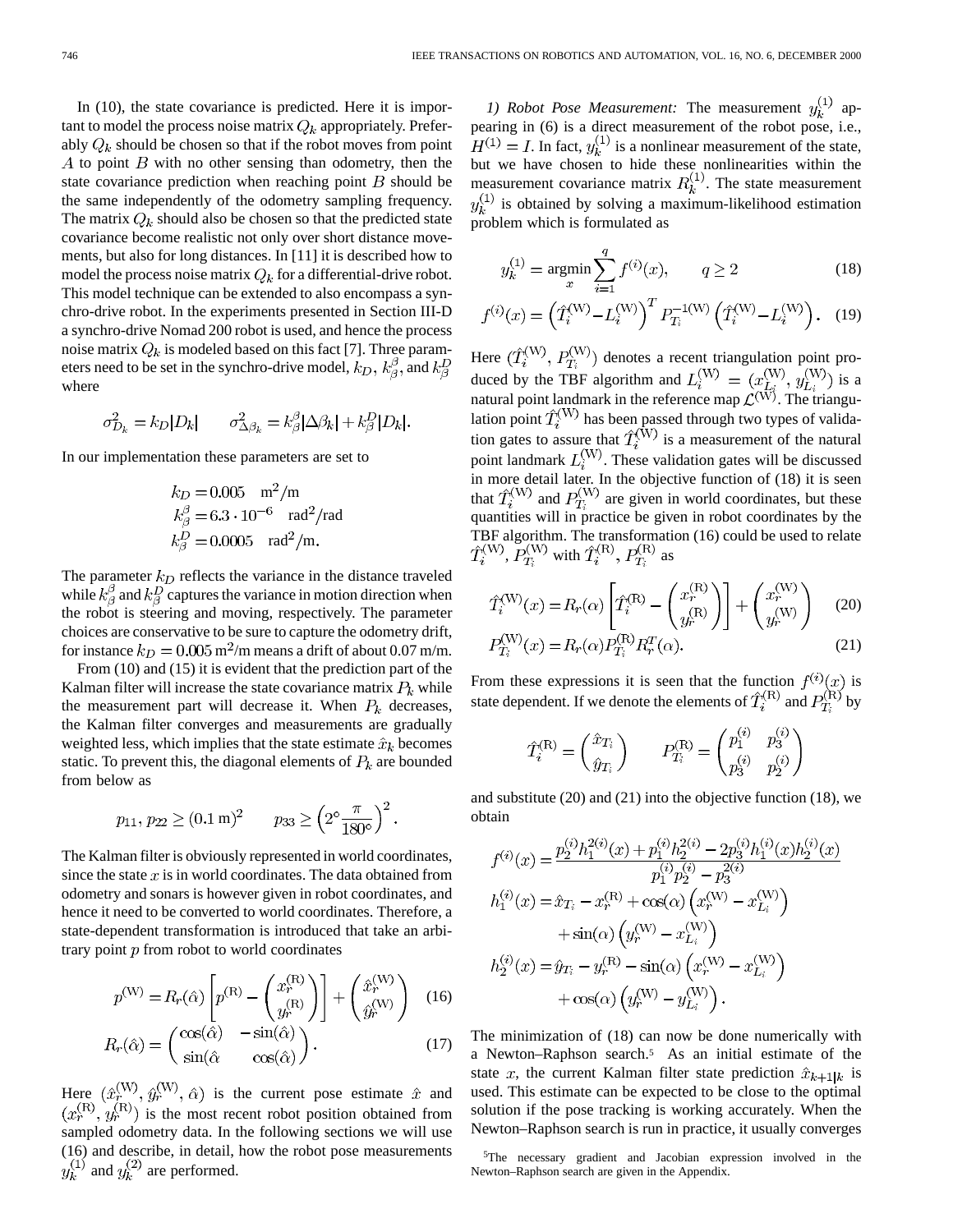to an optimal solution  $x^{\text{opt}}$  within two to three iterations. As convergence criterion we use

$$
\left| x^{(k+1)} - x^{(k)} \right| < \begin{pmatrix} 0.01 \text{ m} \\ 0.01 \text{ m} \\ 1^{\circ} \frac{\pi}{180^{\circ}} \end{pmatrix}
$$

The optimal solution  $x^{\text{opt}}$  is then taken as a state measurement  $y_k^{(1)}$ , i.e.,

$$
y_k^{(1)} = x^{\text{opt}}.
$$

Concerning the measurement covariance matrix  $R_k^{\perp}$  a conservative approach is taken by setting constant variances

$$
R_k^{(1)} = \begin{pmatrix} (0.84 \,\mathrm{m})^2 & 0 & 0 \\ 0 & (0.84 \,\mathrm{m})^2 & 0 \\ 0 & 0 & \left(10^\circ \frac{\pi}{180^\circ}\right)^2 \end{pmatrix}.
$$

Since the measurements  $y_1^{\perp\perp}, y_2^{\perp\perp}, y_3^{\perp\perp}, \ldots$ , in fact are correlated,<sup>6</sup> the noise variances are kept high to avoid the Kalman filter putting too much attention on the measurements. This is of course not an optimal solution, but it has proven to work surprisingly well. Another alternative would of course be to extend the state model to include a correlated noise model, but aside from the problem of finding such appropriate model, this would increase the computational cost, which is something we want to avoid.

*2) Landmark Validation:* In Section III-B-1, validated landmark pairs  $(T_i^{(N)}, L_i^{(N)})$  are used to obtain a measurement of the robot pose. In this section it is explained how these landmark pairs have been validated to assure that  $\hat{T}_i^{(R)}$  is a triangulation point which represent a measurement of a natural point landmark  $L_i^{(W)} \in \mathcal{L}^{(W)}$ .

First of all, only triangulation points satisfying  $n_t \geq 3$  are considered to be potential measurements of natural point landmarks in the reference map. The reason for choosing a lower threshold compared to when recording the reference map (Section III-A) is that we want to be sure that no landmarks are missed by the TBF algorithm. TBF data that has no correspondence to the reference map landmarks is expected to be sorted away in a two-stage validation process. The first type of validation gate is based on the predicted distance  $d_{RL}$  and angle between the robot position  $(\hat{x}_r^{(w)}, \hat{y}_r^{(w)})$  and a reference landmark  $L_i^{(W)}$ . If a triangulation point measurement  $\hat{T}_i^{(R)}$  should be associated with this landmark it is required that

$$
|d_{RL} - d_{RT}| < d_{th}
$$
\n
$$
|\psi_{RL} - (\psi_{RT} + \hat{\alpha})| < \psi_{th}
$$

where  $d_{RT}$  and  $\psi_{RT}$  is the distance and angle between the robot position  $(x_r^{(n)}, y_r^{(n)})$  and the triangulation point measurement . The thresholds  $d_{th}$  and  $\psi_{th}$  are state covariance dependent as

$$
d_{th} = \min\left\{0.1 \text{ m} + \sqrt{\max\left\{p_{11}, p_{22}\right\}}, 0.4 \text{ m}\right\}
$$

Fig. 9. Using the one standard deviation uncertainty ellipses of the points Fig. 9. Using the one standard deviation uncertainty ellipses of the po<br> $\hat{T}_{\lambda}^{(\text{R})}, \hat{T}_{\lambda}^{(\text{R})}, \hat{L}_{\lambda}^{(\text{W})}$  and  $L_{\lambda}^{(\text{W})}$  the distribution of the distances  $d_{T_{\lambda}}$  and d can be approximated as in (22) and (23).

$$
\psi_{th} = \min \left\{ \frac{1}{2} \left( 3^{\circ} \frac{\pi}{180^{\circ}} + \sqrt{p_{33}} + \frac{d_{th}}{d_{RL}} \right), 15^{\circ} \frac{\pi}{180^{\circ}} \right\}.
$$

If the triangulation point measurement  $\hat{T}_i^{(R)}$  happens to fall within several validation gates, then the closest reference map landmark is chosen as a partner. Using this technique to pair triangulation point measurements with reference map landmarks, a landmark candidate pair set  $P$  is generated

$$
\mathcal{P} = \left\{ \left( \hat{T}_1^{(\mathrm{R})}, L_1^{(\mathrm{W})} \right), \left( \hat{T}_2^{(\mathrm{R})}, L_2^{(\mathrm{W})} \right), \cdots, \left( \hat{T}_n^{(\mathrm{R})}, L_n^{(\mathrm{W})} \right) \right\}.
$$

Here P is a sliding set where a pair  $(T_i^{(k)}, L_i^{(W)})$  is removed if a) the robot has moved more than 2 m since detecting the triangulation point  $T_i^{(h)}$ , b) a new measurement of  $T_i^{(h)}$  appears (closer than 0.1 m), or c) the pair does not fulfill a validation based on relative distances. Step c) is an efficient way to remove most of the bad data associations in the set  $P$ . Indeed if the pairs ,  $(T_i^{(n)}, L_i^{(w)}) \in \mathcal{P}$  are correct data associations, then the distances

$$
d_{T_{ij}} = \left| \hat{T}_i^{(R)} - \hat{T}_j^{(R)} \right|
$$
  $d_{L_{ij}} = \left| L_i^{(W)} - L_j^{(W)} \right|$ 

should be almost the same. This fact can be used to remove false data associations from the set  $P$ . However, better distance measures can be obtained using the covariance matrices of , and  $L_i^{(W)}$  (Fig. 9) to approximate the distributions of the distances  $d_{T_{ij}}$  and  $d_{L_{ij}}$  as

$$
d_{T_{ij}} \sim N\left(\overline{d}, \sqrt{\sigma_{T_i}^2 + \sigma_{T_j}^2 + \sigma_{od}^2}\right)
$$
 (22)

$$
d_{L_{ij}} \sim N\left(\overline{d}, \sqrt{\sigma_{L_i}^2 + \sigma_{L_j}^2}\right). \tag{23}
$$

Here  $\overline{d}$  is the true distance between the landmarks and  $\sigma_{\text{od}} = 15$ mm is an extra term covering up for the odometry drift that may be present between detecting  $\hat{T}_i^{(R)}$  and  $\hat{T}_j^{(R)}$ . Under these circumstances the distribution of  $d_{T_{ij}} - d_{L_{ij}}$  is

$$
d_{T_{ij}} - d_{L_{ij}} \sim N\left(0, \underbrace{\sqrt{\sigma_{T_i}^2 + \sigma_{T_j}^2 + \sigma_{od}^2 + \sigma_{L_i}^2 + \sigma_{L_j}^2}}_{\sigma}\right).
$$

Hence using the normalized (Mahalanobis) distance

$$
d_{M_{ij}}=\frac{|d_{T_{ij}}-d_{L_{ij}}|}{\sigma}
$$

 $\widehat{d_{L_{ij}}}$  $\widetilde{\sigma}_{L_i}$  $\eta(R)$  $d_{T_{i}}$  $\sigma_{T_i}$ 

<sup>&</sup>lt;sup>6</sup>Because of a sliding landmark pair set  $P$  described later in text.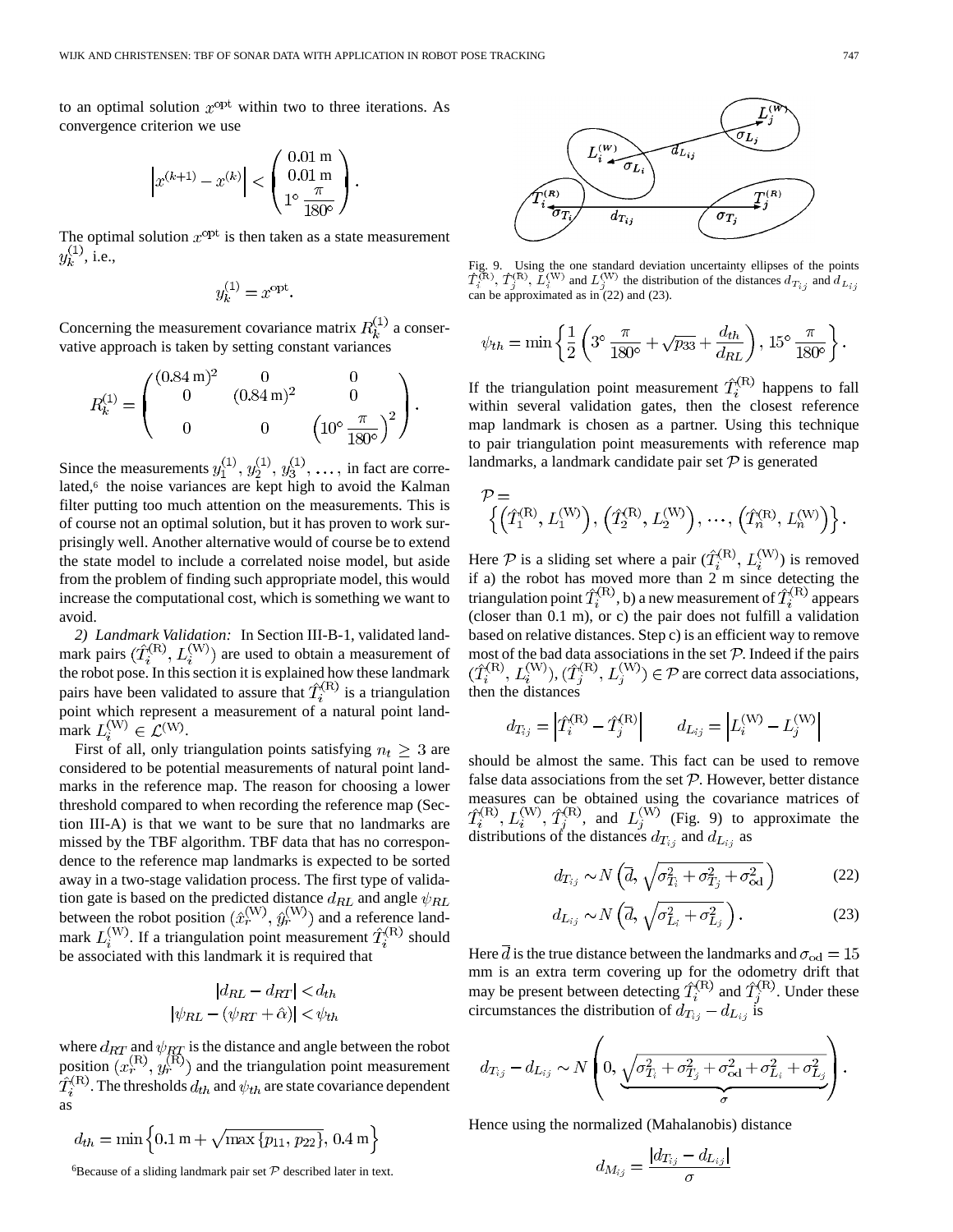a better distance measure is obtained. For a correct data association the threshold

$$
d_{M_{ij}} < 3\tag{24}
$$

is used. If this condition is not met, it is interpreted as that either of and  $(T_i^{(K)}, L_i^{(W)})$  is an incorrect data association, or both. To find out which landmark pairs in  $\mathcal P$  that are incorrect, it is necessary to loop over all distances  $d_{M_{ij}}$ ,  $i \neq j$ . The landmark pair that is most frequent in not satisfying condition (24) should be removed from the set  $P$ . This procedure is repeated until all pair combinations in  $P$  meet the condition (24).

After validating the landmark pairs in  $P$  with respect to relative distances, there is a good chance that the surviving landmark pairs of  $P$  are correct data associations. Hence, they could be used to measure the robot pose as explained in Section III-B-1. Note however that  $P$  might just contain a single element  $(\hat{T}^{(R)}, L^{(W)})$  after passing the validation based on relative distances. In those cases we cannot tell if  $(\hat{T}^{(R)}, L^{(W)})$  is a correct data association or not, and hence no robot pose measurement is performed in that case.

To guarantee that  $\mathcal P$  is appropriate for updating the robot pose with respect to orientation, there should be some distance between the landmark pairs in  $P$ . In the present implementation,  $P$  is approved for robot pose measurement only if

$$
\max\{d_{T_{i,j}}\} > 1.5 \text{ m}
$$

#### *C. Pose Tracking in Corridors*

The just described robot pose measurement  $y_k^{(1)}$  is sufficient for pose tracking in most rooms of office or living room size. Usually these kind of rooms contains a dense set of natural point landmarks, making it easy for the robot to update its position. In larger areas, with a sparse set of landmarks, like corridors for instance, these kind of measurements are insufficient. This has to do with the orientation estimate  $\hat{\alpha}$  becoming crucial when the robot moves long distances in the same direction. Only a slight error in the orientation estimate will propagate into a large position error if the robot has to move a long distance before detecting new landmarks. In a corridor, where the robot task often is to move from one room to another, the natural point landmarks of the reference map can be limited to door posts. In the worst case, the corridor only contain smooth walls and hence no point landmarks at all are available. Because of these reasons, a second type of measurement of the robot pose  $y_k^{(2)}$  is introduced to handle the case when the robot visits a corridor.

The idea is to estimate the robot pose based on measurements of the corridor width and orientation. Suppose the corridor is modeled as a rectangle with a local coordinate system placed at  $(x_c^{\text{(W)}}, y_c^{\text{(W)}})$  (Fig. 10). To be general, the  $x^{\text{(LW)}}$ -axis is assumed to be tilted an angle  $\phi$  relative to the world coordinate  $x$ -axis. The relation between these two coordinate systems is then given by

$$
\begin{pmatrix} x^{(\mathrm{W})} \\ y^{(\mathrm{W})} \end{pmatrix} = \begin{pmatrix} \cos(\phi) & \sin(\phi) \\ -\sin(\phi) & \cos(\phi) \end{pmatrix} \begin{pmatrix} x^{(\mathrm{LW})} \\ y^{(\mathrm{LW})} \end{pmatrix} + \begin{pmatrix} x_c^{(\mathrm{W})} \\ y_c^{(\mathrm{W})} \end{pmatrix} . \tag{25}
$$



Fig. 10. Corridor wall measurements  $(\rho_1, \varphi_1)$  and  $(\rho_2, \varphi_2)$  can be obtained using local Hough transforms based on triangulation points.

Using the current state estimate  $\hat{x}$ , the corridor wall positions and orientation can be predicted in robot coordinates in terms of the polar coordinates  $(\hat{\rho}_1, \hat{\varphi}_1)$  and  $(\hat{\rho}_2, \hat{\varphi}_2)$ . Using two  $(\rho, \varphi)$ -grids centered locally around  $(\hat{\rho}_1, \hat{\varphi}_1)$  and  $(\hat{\rho}_2, \hat{\varphi}_2)$ , respectively, a Hough transform [18] based on triangulation points can be performed to actually measure  $(\rho_1, \varphi_1)$  and  $(\rho_2, \varphi_2)$  (Fig. 10). In our implementation a buffer of the 50 most recent detected triangulation points is used in the Hough transforms.7 This kind of measurement is repeated every time ten new triangulation points are available. Given for instance the measurement  $(\rho_1, \varphi_1)$ , the orientation angle  $\alpha$  and the local -coordinate of the robot  $x_r^{(LW)}$  can be measured as

$$
y_k^{(2)} = \begin{pmatrix} x_r^{(\text{LW})} \\ \alpha \end{pmatrix} = \begin{pmatrix} \rho_1 \\ \pi + \phi - \varphi_1 \end{pmatrix}
$$

Using the transformation (25) this can be expressed in terms of the state variable  $x$  as

$$
y_k^{(2)} = \begin{pmatrix} \cos(\phi) & \sin(\phi) & 0\\ 0 & 0 & 1 \end{pmatrix} x \stackrel{\Delta}{=} H^{(2)}x.
$$
 (26)

These kind of corridor wall measurements need of course to be validated before actually updating the Kalman filter. For this purpose the  $\rho$ - and  $\varphi$ -validation gates

$$
|\rho_1 + \rho_2 - d_{\text{corr}}| < 4\Delta\rho
$$

$$
|\rho_1 - \varphi_2| - \pi| < \Delta\varphi
$$

are used where  $d_{\text{corr}}$  is the corridor width and  $\Delta \rho$ ,  $\Delta \varphi$  is the resolution of the local  $(\rho, \varphi)$ -grids. In our implementation  $\Delta \rho = 0.05$  m and  $\Delta \varphi = 1^{\circ}$  and the local grids are of size  $(d_{\text{corr}}/\Delta \rho) \times 20$ . The large  $\rho$ -validation gate  $(4\Delta \rho)$  is due to the fact that the corridor width actually may vary a bit. The co-

<sup>&</sup>lt;sup>7</sup>No restriction is put on the parameters  $n_t$  and  $P_T$  in this case since a triangulation point with low  $n_t$  value and large  $P_T$  actually is likely to originate from a smooth object, e.g., a corridor wall.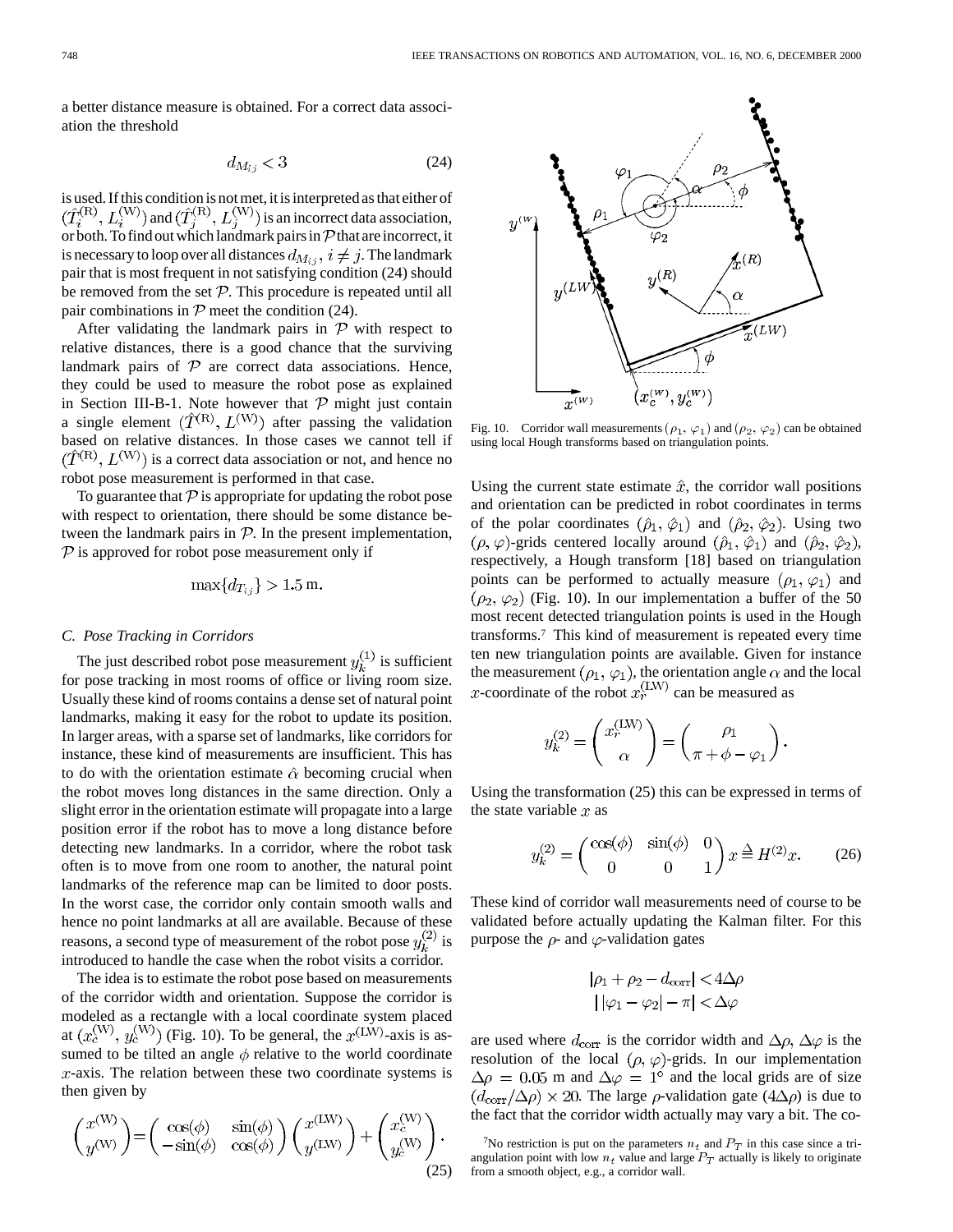

Fig. 11. This figure illustrates the performance of the pose tracker when being applied to a Nomad 200 robot moving over 1 km in a large scale indoor environment. Middle boxed picture shows pure odometric data and the outer picture shows the estimated trajectory in world coordinates placed on top of a hand measured drawing of the building. The dark dots in the outer picture are reference map landmarks that have been used in the pose tracking. See text for more details.

variance matrix  $R_k^{(2)}$  of a measurement of type  $y_k^{(2)}$  is set to

$$
R_k^{(2)} = \begin{pmatrix} (|\rho_1 + \rho_2 - d_{\text{corr}}| + 0.2 \,\text{m})^2 & 0\\ 0 & \left(3^\circ \frac{\pi}{180^\circ}\right)^2 \end{pmatrix}
$$

where the 0.2 m again has to do with covering up for varying width of the corridor.

Finally it is worth noting that the complexity of a measurement of type  $y_k^{(2)}$  is low because of the Hough transform complexity being linear with the number of points used.

### *D. Experiments*

To test the proposed pose tracker, a large scale indoor environment was chosen, containing 15 rooms and three long corridors. A world coordinate system was defined with the origin in the living room (see Fig. 8). Landmarks were then recorded for each room/corridor according to the guidelines of Section III-A. After this, a 1.8-km odometry and sonar data set was collected for off-line tuning of the pose tracker. The various parameters (validation gates etc.) were then trimmed and chosen as specified in Sections III-B and III-C. A fact that simplified the tuning was that data from a well established laser pose tracker [6] was

available which gave centimeter precision. Hence, "ground truth" was known when doing the tuning. After one year (!), a 1-km new odometry, sonar and laser data set was collected from the environment. The pose tracker was then again run off-line using the one year old reference maps (one map per room). Some of the reference maps were up to date and some were not because of refurnishing. The result from this experiment is documented in Fig. 11. The middle boxed picture shows the collected odometry and sonar data. The grey solid line is the robot trajectory and the black dots building up the walls of the rooms and corridors are all the triangulation points produced by the TBF algorithm. In total the orientation angle  $\alpha$  drifted about 300° during this data collection, i.e., on average  $0.3^{\circ}/\text{m}$ . The drift was, however, not constant since it depended on the configuration of the three wheels of the robot with respect to the current motion direction. In the worst case, the drift was about  $0.8^{\circ}/\text{m}$ .

The outer picture shows how the pose tracker has compensated the robot trajectory, which has been plotted on top of a drawing of the environment (hand measured in world coordinates). The black circles appearing in this figure are landmarks in the reference maps that have been used during the pose tracking. As seen from this picture only a few landmarks were matched in certain areas, like for instance the left corridor,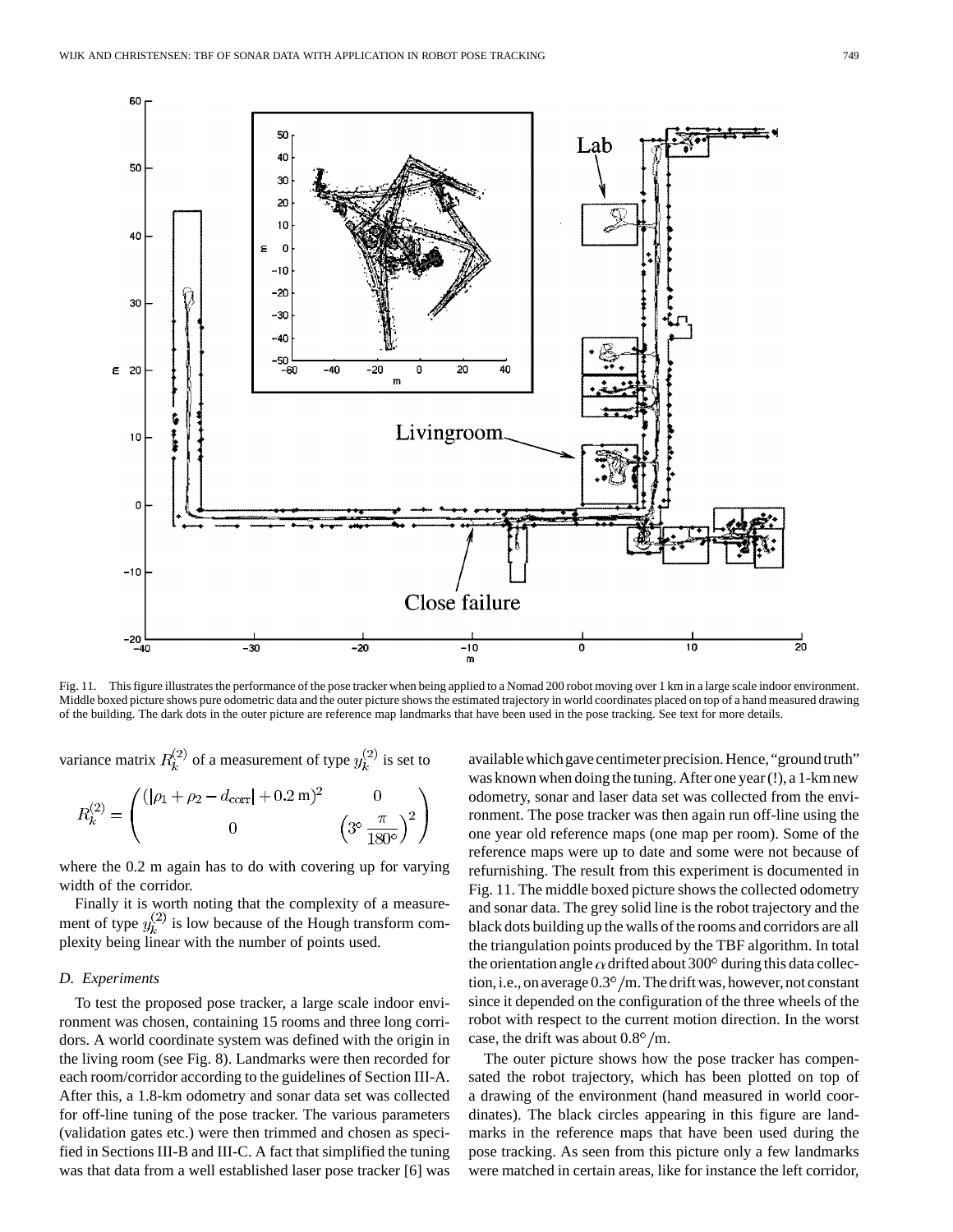

Fig. 12. Repeated experiment from Fig. 11 but without using the wall measurements in the corridors. The degrade in performance is clear. When the estimated robot pose differed from the true pose more than 3 m, the sonar pose tracker was reset. In this run the sonar pose tracker was reset seven times.

which contains few doors, and the room marked "Lab," which had been completely refurnished since the acquisition of the reference map. In the left corridor the pose tracker was very dependent on the Hough transform-based measurements of the orientation angle and robot position. In the Lab the robot had to survive on pure odometry information.

The pose tracker was implemented in a way so that the robot not only used the reference map corresponding to the room it was currently visiting, but also the reference maps of the adjacent rooms. This made it possible to track landmarks in several rooms atthesametime,whichisimportantwhentherobotshouldchange room. The presence of thresholds in door openings can easily cause sudden changes in the robot pose and hence it is important to have access to as many landmark measurements (door posts) as possible in such cases. Since the pose tracker had information about where the doors should be in world coordinates, it could estimate when it actually crossed a door opening. When a room change occurred, or was believed to occur, extra uncertainty was added to the state covariance matrix to cover up for slippage and rotation errors when crossing a threshold

$$
p_{11} := (\sqrt{p_{11}} + 0.15 \text{ m})^2
$$
  
\n
$$
p_{22} := (\sqrt{p_{22}} + 0.15 \text{ m})^2
$$
  
\n
$$
p_{33} := (\sqrt{p_{33}} + 1^\circ \frac{\pi}{180^\circ})^2
$$
.

When comparing the sonar pose tracker data with corresponding data from the laser pose tracker, the state estimates was found to be almost overlapping, differing only a few centimeters in most cases. However, at one instance the sonar pose tracker failed badly in its estimate. If looking closer at Fig. 11 an arrow marks a place where the sonar pose tracking estimate almost diverged (almost crossing corridor wall) but being saved by Hough measurement corrections against the corridor walls. It was the lack of Hough measurements earlier on that caused a somewhat bad orientation estimate propagating into a large position error. The lack of hough measurements could be blamed on that in an earlier part of this corridor one of the walls was missing, which had not been modeled in our map.

To illustrate how the corridor wall measurements influence the performance of the pose tracker, the experiment was repeated, but with the Hough component removed. The result is illustrated in Fig. 12 where the degrade in performace is clear. In this experiment, the sonar pose tracker was reseted by the laser pose tracker whenever the robot pose estimate differed more than 3 m. This happened seven times during the run. Hence, wall measurements are necessary for acceptable performance in corridors. Note that this result implies that the presented pose tracker may perform badly in a large room with a sparse set of landmarks and no wall measurements available. From the experiment in Fig. 12, the just mentioned example is best illustrated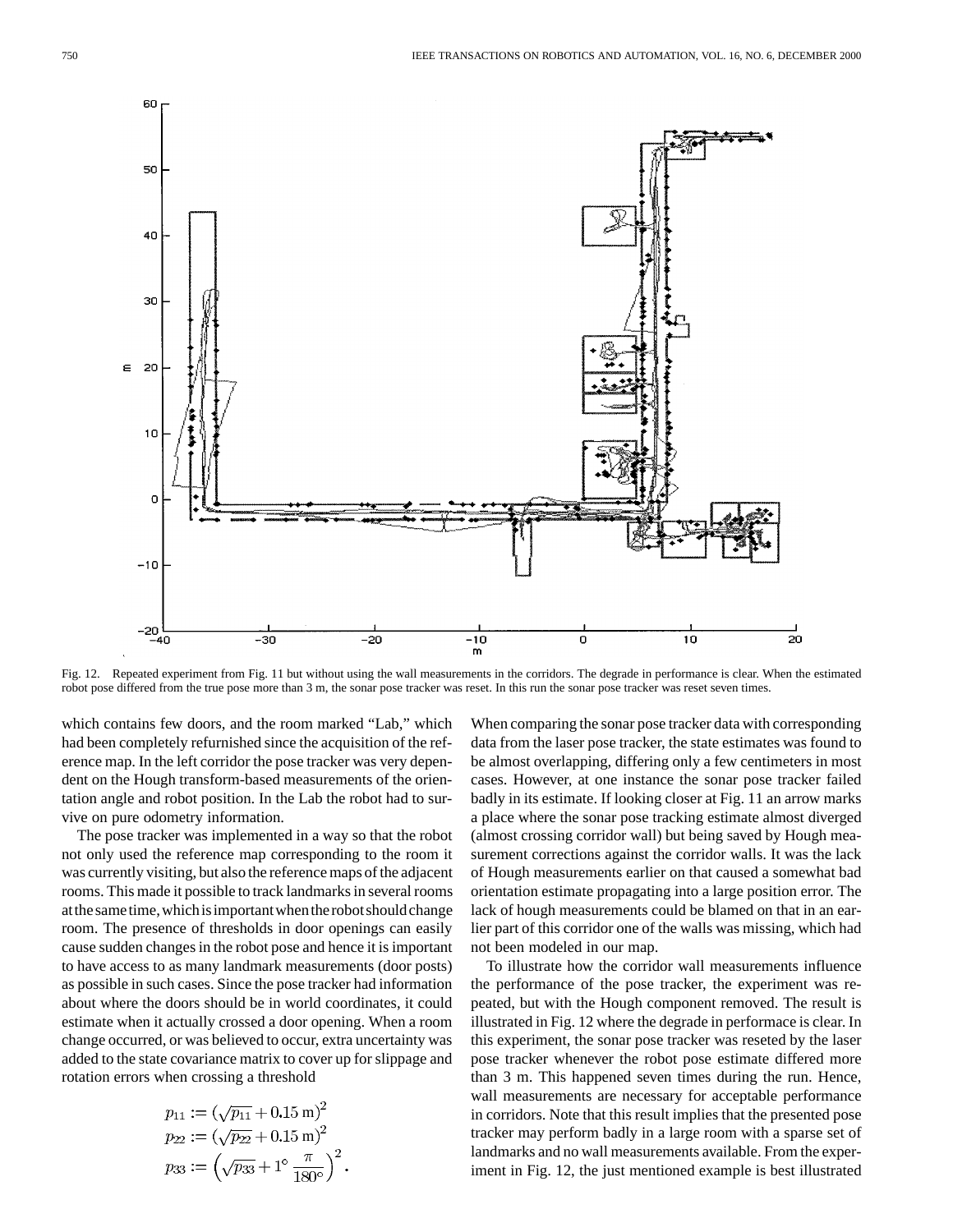in the left vertical corridor. The pose tracker diverged twice in this corridor when not having access to wall measurements, both times due to an orientation error propagated into a large position error when the robot passed areas with only a few landmarks. Although this corridor contain an area with a dense population of landmarks, the position error had already become too large when the robot entered this area. Basically the robot becomes lost when the position error has grown above the maximum size of the landmark validation gates. This fact can be used to trig local re-localization of the robot. Indeed it is strong evidence for divergence of the Kalman filter if the landmark validation gates have grown to maximum size and the robot still fails to validate landmarks, although being in a dense landmark area (implied by state estimate and reference maps). When re-localizing the robot locally or globally, one could for instance use old Monte Carlo techniques that lately have become popular in mobile robotics [4], [8], [9]. Contrary to the Kalman filter, these methods can handle a multimodal non-Gaussian distribution of the robot pose, but at the expense of an increased computational cost.

#### IV. CONCLUSIONS

A sensor fusion scheme called TBF of sonar data has been presented. The method produce stable estimates of static (vertical) edges in the environment and can be run at a low computational cost. There are many applications for the TBF algorithm in mobile robotics, for instance mapping and localization. In this article the case of robot pose tracking was studied. The performance of the pose tracker was shown to be robust in most parts of a large scale indoor office environment. The experimental section also indicated under what circumstances the pose tracker might fail, i.e., in large rooms with areas containing only a sparse set of landmarks. For more information about the TBF algorithm and its application areas, see [8], [20], and [21].

## **APPENDIX** GRADIENT AND JACOBEAN EXPRESSIONS

In the Newton–Raphson minimization of the object function (18) the gradient and Jacobian expression of  $f^{(i)}(x)$  is needed. These formulas are given as follows:

$$
\nabla f^{(i)}(x) = \frac{2}{p_1^{(i)}p_2^{(i)} - p_3^{2(i)}}
$$
  
\n
$$
\int \frac{g_1^{(i)}(x) \cos(\alpha) - g_2^{(i)}(x) \sin(\alpha)}{g_1^{(i)}(x) \sin(\alpha) + g_2^{(i)}(x) \cos(\alpha)}
$$
  
\n
$$
\int \frac{g_1^{(i)}(x) \sin(\alpha) + g_2^{(i)}(x) \cos(\alpha)}{g_1^{(i)}(x) - g_3^{(i)}h_2^{(i)}(x)}
$$
  
\n
$$
g_2^{(i)}(x) = p_2^{(i)}h_1^{(i)}(x) - p_3^{(i)}h_2^{(i)}(x)
$$
  
\n
$$
g_2^{(i)}(x) = p_2^{(i)}h_2^{(i)}(x) - p_3^{(i)}h_1^{(i)}(x)
$$
  
\n
$$
\frac{dh_1^{(i)}}{d\alpha} = -\sin(\alpha)\left(x_r^{(W)} - x_{L_i}^{(W)}\right) + \cos(\alpha)\left(y_r^{(W)} - y_{L_i}^{(W)}\right)
$$
  
\n
$$
\frac{dh_2^{(i)}}{d\alpha} = -\cos(\alpha)\left(x_r^{(W)} - x_{L_i}^{(W)}\right) + \sin(\alpha)\left(y_r^{(W)} - y_{L_i}^{(W)}\right)
$$

$$
J_{f}^{(i)}(x) = \frac{2}{p_{1}^{(i)}p_{2}^{(i)} - p_{3}^{2(i)}} \begin{pmatrix} J_{11}^{(i)} & J_{12}^{(i)} & J_{13}^{(i)} \\ J_{21}^{(i)} & J_{22}^{(i)} & J_{23}^{(i)} \\ J_{31}^{(i)} & J_{32}^{(i)} & J_{33}^{(i)} \end{pmatrix}
$$
  
\n
$$
J_{11}^{(i)} = \frac{dg_{1}^{(i)}}{dx_{1}^{(W)}} \cos(\alpha) - \frac{dg_{2}^{(i)}}{dx_{1}^{(W)}} \sin(\alpha)
$$
  
\n
$$
J_{21}^{(i)} = \frac{dg_{1}^{(i)}}{dx_{1}^{(W)}} \sin(\alpha) + \frac{dg_{2}^{(i)}}{dx_{1}^{(W)}} \cos(\alpha)
$$
  
\n
$$
J_{31}^{(i)} = \frac{dg_{1}^{(i)}}{dx_{1}^{(W)}} \frac{dh_{1}^{(i)}}{dx} - g_{1}^{(i)}(x) \sin(\alpha) + \frac{dg_{2}^{(i)}}{dx_{1}^{(W)}} \frac{dh_{2}^{(i)}}{dx} - g_{2}^{(i)}(x) \cos(\alpha)
$$
  
\n
$$
J_{12}^{(i)} = \frac{dg_{1}^{(i)}}{dx_{1}^{(W)}} \cos(\alpha) - \frac{dg_{2}^{(i)}}{dy_{1}^{(W)}} \sin(\alpha)
$$
  
\n
$$
J_{22}^{(i)} = \frac{dg_{1}^{(i)}}{dy_{1}^{(W)}} \sin(\alpha) + \frac{dg_{2}^{(i)}}{dy_{1}^{(W)}} \sin(\alpha)
$$
  
\n
$$
J_{32}^{(i)} = \frac{dg_{1}^{(i)}}{dy_{1}^{(W)}} \frac{dh_{1}^{(i)}}{dx} + g_{1}^{(i)}(x) \cos(\alpha) + \frac{dg_{2}^{(i)}}{dy_{1}^{(W)}} \frac{dh_{2}^{(i)}}{dx} - g_{2}^{(i)}(x) \sin(\alpha)
$$
  
\n
$$
J_{13}^{(i)} = \frac{dg_{1}^{(i)}}{dx} \cos(\alpha) - \frac{dg_{2}^{(i)}}{dx} \sin(\alpha)
$$
  
\n
$$
J_{23}^{(i)}
$$

 $\sqrt{2}$ 

 $\sqrt{2}$ 

 $\sim$ 

#### **REFERENCES**

- [1] J. Borenstein and Y. Koren, "The vector field histogram—Fast obstacle avoidance for mobile robots," *IEEE Trans. Robot. Automat.*, vol. 7, pp. 278–288, June 1991.
- [2]  $\rightarrow$  "Error eliminating rapid ultrasonic firing for mobile robot obstacle avoidance," *IEEE Trans. Robot. Automat.*, vol. 11, pp. 132–138, Feb. 1995.
- [3] J. L. Crowley, "World modeling and position estimation for a mobile robot using ultrasonic ranging," in *Proc. IEEE Int. Conf. Robotics and Automation*, vol. 2, May 1989, pp. 674–680.